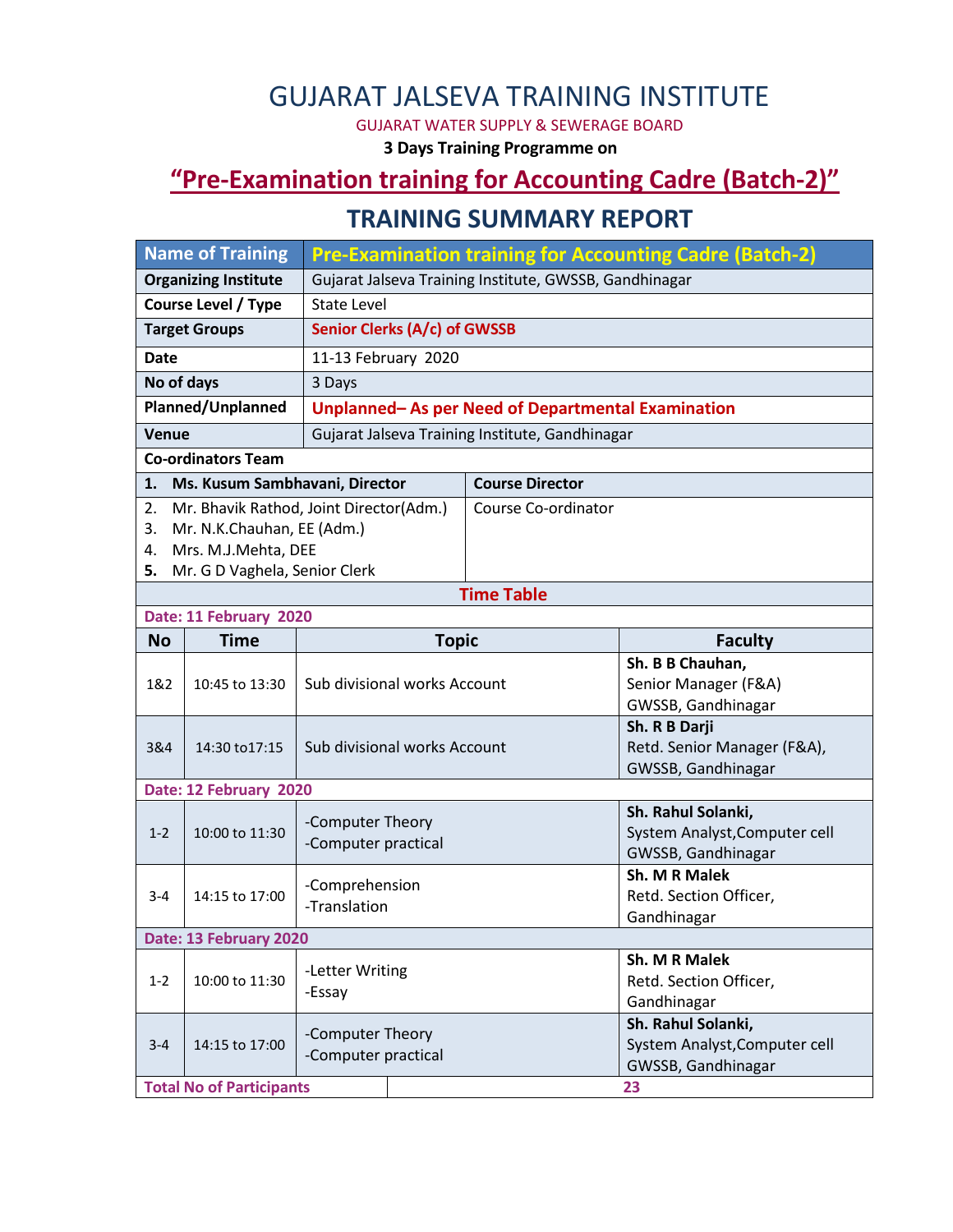# **List of Participants**

| Sr<br><b>No</b> | <b>CPF No</b> | <b>Name of Employee</b>            | <b>Designation</b> | <b>Office</b>                           |
|-----------------|---------------|------------------------------------|--------------------|-----------------------------------------|
| $\mathbf{1}$    | 10394         | <b>ABHAYSINH P DABHI</b>           | Sr. Clerk          | DEE, PHS Subdivision, kadi              |
| 2               | 10488         | AJAY P MUNJAPARA                   | Sr. Clerk          | P.H. sani sub dn no.2 Srendranagar      |
| 3               | 10291         | <b>ANAND B MAJETHIYA</b>           | Sr. Clerk          | Water Tanker sub Rajkot                 |
| 4               | 2049          | <b>BHARATKUMAR CHIMANLAL PATEL</b> | Sr. Clerk (AC)     | EE, P.H. Works Division,<br>Gandhinagar |
| 5               | 5110          | <b>DINESH L SOLANKI</b>            | Sr. Clerk          | EE, P.H. Works Division, Ahmebad        |
| 6               | 10493         | <b>HARDIP D PATEL</b>              | Sr. Clerk          | DEE, PHS Subdivision, morabi            |
| $\overline{7}$  | 9791          | HARESHBHAI KESHARABHAI BHURIYA     | Sr.Clerk           | EE, P.H. Works Division, Bhuj           |
| 8               | 4028          | HARSUKHBHAI LAXMANBHAI CHAVDA      | Sr.Clerk           | DEE, PHS Subdivion, Manavadar           |
| 9               | 1847          | <b>JAGDISH PURSHOTAM TUVER</b>     | Sr. Clerk (AC)     | EE, P.H. Works Division, Veraval        |
| 10              | 2326          | JAYESHKUMAR PUNJABHAI GANDHI       | Sr. Clerk          | EE, P.H. Works Division, Nadiad         |
| 11              | 8247          | KAMLESHKUMAR MANILAL PARMAR        | sr. clerk          | SE, P. H. Circle, Surat                 |
| 12              | 2815          | KANUBHAI UKABHAI MAKWANA           | Sr. Clerk (AC)     | SE, P. H. Circle, Nadiad                |
| 13              | 9387          | KIRITSINH FATESINH BARIA           | sr. clerk          | P. H. Mech. Division, Dahod             |
| 14              | 5096          | MAHENDRASINH AMARSINH RATHOD       | Sr. Clerk          | EE, P.H. Works Division, Vyara          |
| 15              | 1989          | <b>NARENDRA T VYAS</b>             | Sr. Clerk          | W.S.Dept. Gandhinagar                   |
| 16              | 9726          | PARESH.N.SOMPURA                   | Sr. Clerk          | E.E., P.H.D.P.DN Mehasana               |
| 17              | 1460          | PARSING JOKHNABHAI KISHORI         | Sr. Clerk (AC)     | PH Mech. SubDivision, Lunawada          |
| 18              | 9840          | PRADIP P VYAS                      | sr clerk           | EE, P.H. Works Division, Deesa          |
| 19              | 8246          | PRASHANT SURESHBHAI RANA           | Sr. Clerk          | DEE, PHS Subdivision, Bilimora          |
| 20              | 1777          | RAHEMTULLA JUSAB SUMRA             | Sr.Clerk           | DEE, PHS Subdivision, Mandvi-<br>Kutch  |
| 21              | 3344          | RAJESHKUMAR RAJNIKANT KAYASTH      | sr. clerk          | DEE, PHS Subdivision, Netrang           |
| 22              | 2810          | SANJAYKUMAR ANANDPRASAD RAO        | Sr. Clerk (AC)     | SE, P. H. Circle, Godhra                |
| 23              | 8143          | VIJAY.R.YADAV                      | Sr. Clerk          | PHS SUB DN Jasdan                       |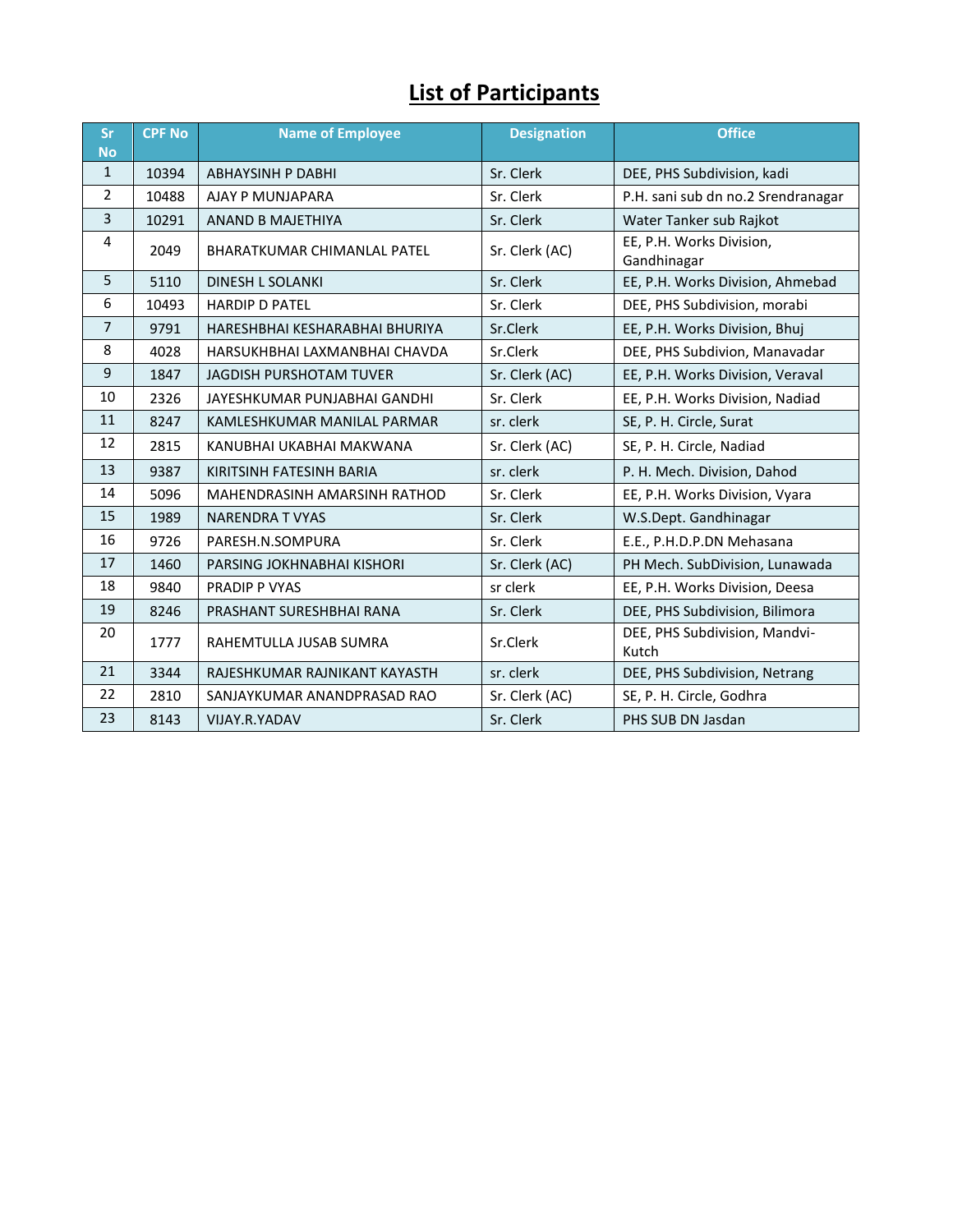## **Photo Gallery**

1. **Sh. B B Chauhan,** Senior Manager (F&A),GWSSB addressing the trainees



**2. Sh.R.B.Darji,** Retd. Senior Manager (F&A), GWSSB addressing the trainees